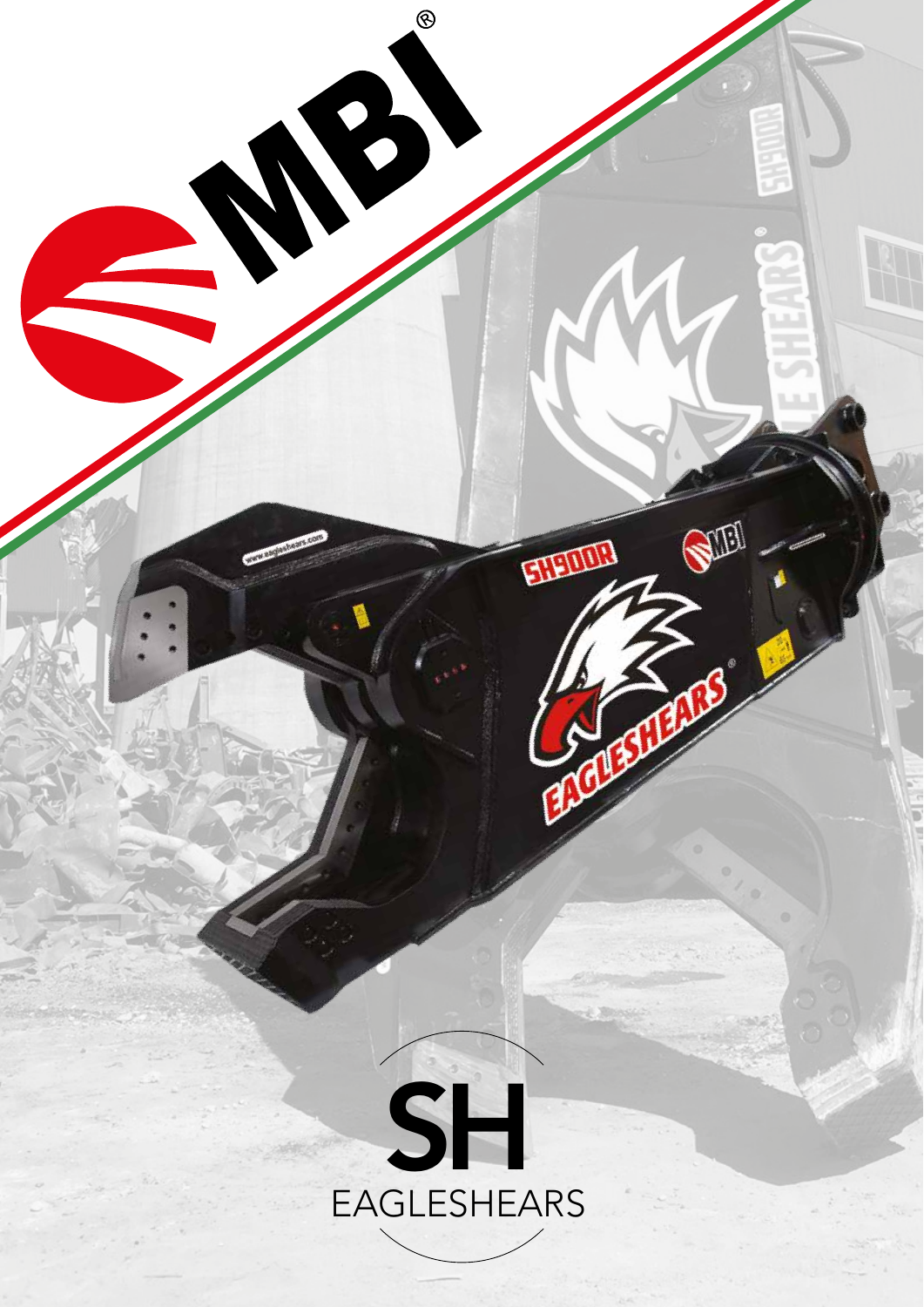

# **SH** EAGLESHEARS

The metal shear line that transformed shear design in the world by introducing the so-called naked shear. It is designed for demolition of metal structures, such as buildings, tanks, ships, bridges and much more. It is also widely utilized for steel processing in scrap yards.



#### Jaw design

The SH jaws are designed to work in combination and maximize cutting performances. The fixed jaw tilts the materials while the mobile jaw delivers the full cutting power on a reduced surface.

#### Forged Reversed Cylinders

The extremely powerful SH cylinder are reversed to improve rod protection and enable the "naked design" to save weight. The cylinder rod is forged to maximize robustness and functionality.

#### Auto Lube System

Shears above 7 tons are equipped with the patented Manto-Autolube system, an automatic greasing pump that ensures the correct lubrication of the important moving parts.

### Rotating Group

The sturdy rotation grants precise tool positioning while the anticavitation valve increases operational safety.

## Speed-Valve

The speed valve reduces opening and closing time boosting productivity.



### Blades design

All the blades can be turned three times before replacement and are specifically shaped to *improve* cutting performances. The piercing tip and the frontal blade improve perforation capabilities.





### Double Cutting Guide

Jaws alignment is vital to ensure the maximum cutting power. Two different adjustable guides allow the operator to check and fine-tune the alignment over time with a simple operation. In addition, the adjustment kit on the central pin facilitates pin removal and maintenance.





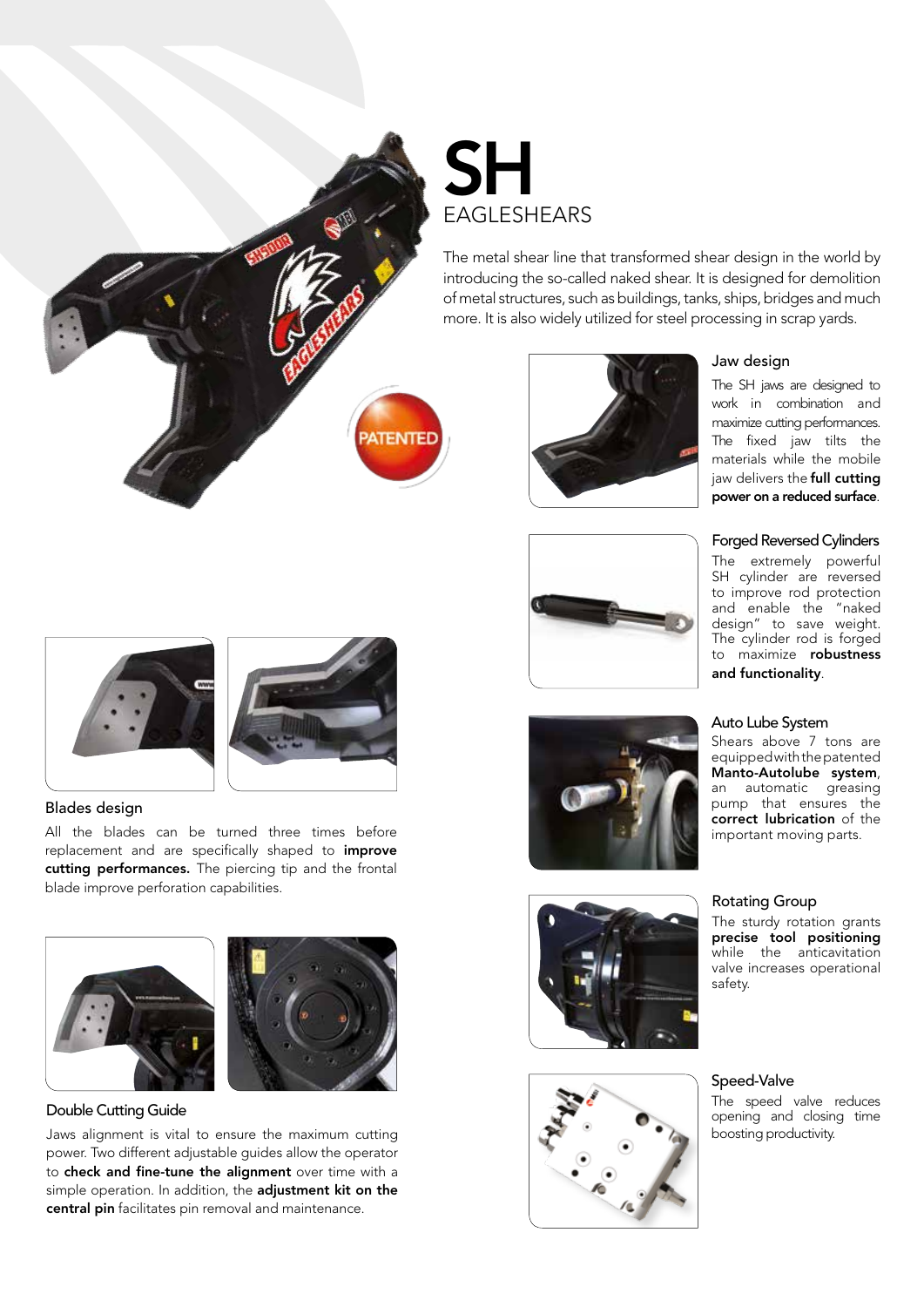



# DIMENSIONS

|              |    | BT.SHmini.07                   |       | BT.SH.10      |               |               |               |               |               |               |               | BT.SH1500.03   | BT.SH2000.02   |
|--------------|----|--------------------------------|-------|---------------|---------------|---------------|---------------|---------------|---------------|---------------|---------------|----------------|----------------|
| <b>MODEL</b> |    | <b>HYDRAULIC ROTATION 360°</b> |       |               |               |               |               |               |               |               |               |                |                |
|              |    | <b>SH25R</b>                   | SH50R | <b>SH100R</b> | <b>SH130R</b> | <b>SH180R</b> | <b>SH310R</b> | <b>SH410R</b> | <b>SH550R</b> | <b>SH700R</b> | <b>SH900R</b> | <b>SH1500R</b> | <b>SH2000R</b> |
| $\mathsf{A}$ | mm | 195                            | 290   | 375           | 375           | 445           | 565           | 670           | 760           | 830           | 940           | 1100           | 1200           |
| B            | mm | 200                            | 290   | 395           | 395           | 525           | 630           | 720           | 780           | 840           | 950           | 1100           | 1200           |
| ◡            | mm | 1350                           | 1900  | 2000          | 2100          | 2700          | 3300          | 3700          | 3950          | 4300          | 4600          | 5200           | 6000           |

# TECHNICAL DATA

| <b>MODEL</b>                                                               |              | <b>HYDRAULIC ROTATION 360°</b> |           |               |               |               |               |               |               |               |               |                |                |
|----------------------------------------------------------------------------|--------------|--------------------------------|-----------|---------------|---------------|---------------|---------------|---------------|---------------|---------------|---------------|----------------|----------------|
|                                                                            |              | SH <sub>25R</sub>              | SH50R     | <b>SH100R</b> | <b>SH130R</b> | <b>SH180R</b> | <b>SH310R</b> | <b>SH410R</b> | <b>SH550R</b> | <b>SH700R</b> | <b>SH900R</b> | <b>SH1500R</b> | <b>SH2000R</b> |
| <b>EXCAVATOR</b><br><b>WEIGHT WITH</b><br><b>SH</b><br><b>BUCKET PLACE</b> | $\mathbf{t}$ | $5 - 7$                        | $7 - 10$  | $11 - 13$     | $13 - 17$     | 18-25         | $30 - 40$     | 45-55         | 55-65         | 75-85         | 90-110        | 110-170        | 170-200        |
| <b>EXCAVATOR</b><br><b>WEIGHT WITH</b><br><b>SH</b><br><b>STICK PLACE</b>  | t            | $2 - 4$                        | $4-6$     | $7 - 10$      | $8 - 12$      | $14-18$       | $20 - 28$     | 28-39         | 39-45         | $45 - 60$     | 60-80         | 80-110         | 110-150        |
| <b>TOOL</b><br>WEIGHT*                                                     | kg           | 380                            | 650       | 1100          | 1220          | 2100          | 3300          | 4700          | 5750          | 7700          | 10100         | 14500          | 21000          |
| <b>HYDRAULIC</b><br><b>WORKING</b><br>PRESSURE                             | bar          | 200-250                        | 250-300   | 250-300       | 250-300       | 320-350       | 320-350       | 320-350       | 320-350       | 320-350       | 320-350       | 320-350        | 320-350        |
| OIL FLOW                                                                   | l/min        | 60-100                         | 80-100    | 90-110        | 90-110        | 150-200       | 200-250       | 250-300       | 275-375       | 500-600       | 600-700       | 700-1000       | 700-1000       |
| <b>MAX</b><br><b>HYDRAULIC</b><br><b>MOTOR OIL</b><br><b>PRESSURE</b>      | bar          | 190-200                        | 90-100    | 190-200       | 90-100        | 130-150       | 100-115       | 100-115       | 100-115       | 140-150       | 170-190       | 170-200        | 170-200        |
| MAX MOTOR<br>OIL FLOW                                                      | l/min        | $10 - 15$                      | $15 - 20$ | $10 - 15$     | $30 - 40$     | $30 - 40$     | $30 - 40$     | $30 - 40$     | $30 - 40$     | 50-60         | 55-65         | 140-150        | 140-150        |
| SPEEDVALVE                                                                 |              | $\circ$                        | $\circ$   | c             | ●             |               | $\bullet$     | $\bullet$     |               | $\bullet$     |               |                |                |
| <b>AUTOMATIC</b><br><b>GREASING</b><br>SYSTEM                              |              | $\circ$                        | $\circ$   | $\circ$       | $\circ$       | $\circ$       | $\circ$       | $\circ$       | $\circ$       | $\bullet$     |               |                |                |

reserve the right to change the design and technical specifications without prior notice.

\* Tool weight does include Mantovanibenne top bracket.<br>O Not available Available